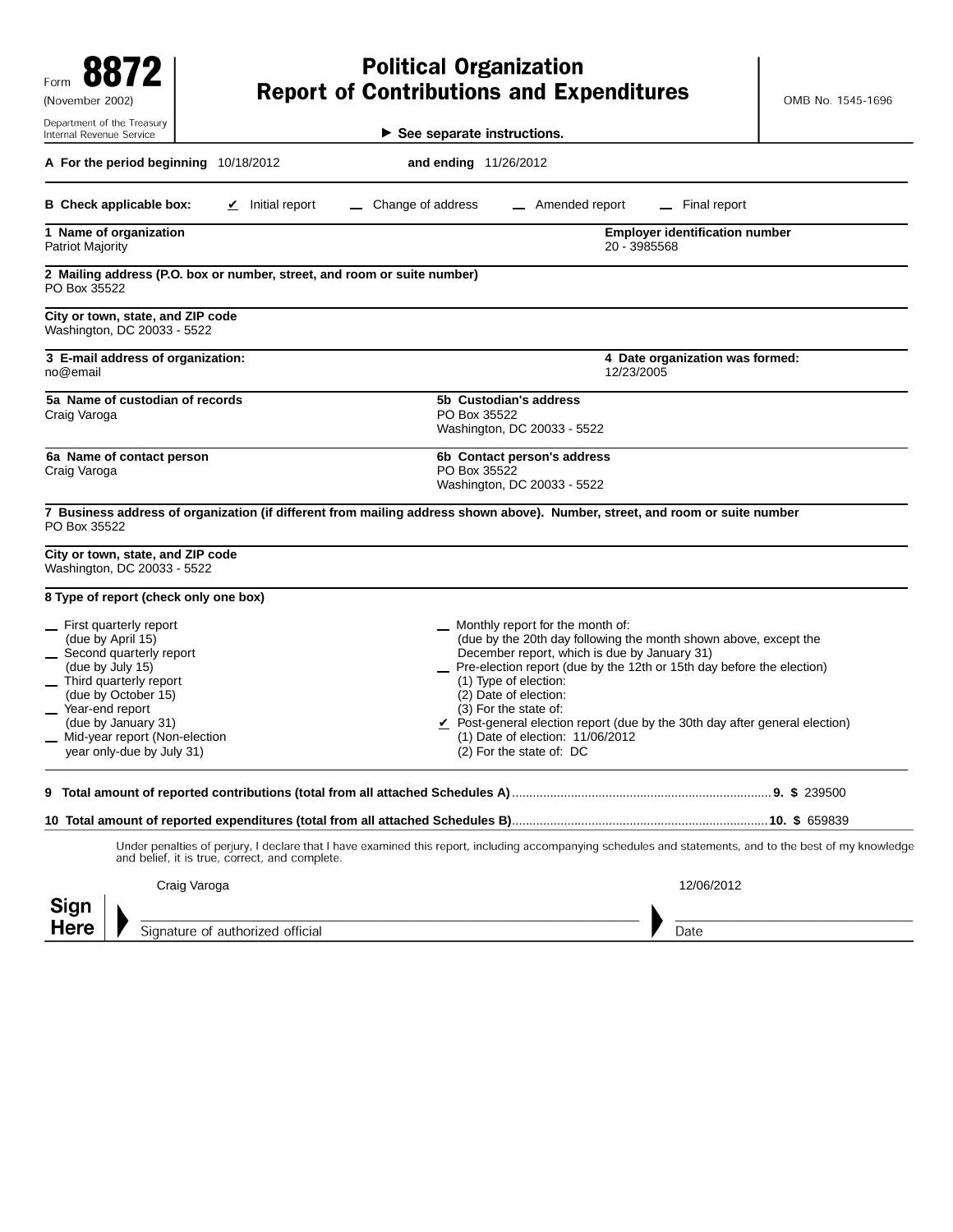| Form 8872 (11-2002)                                                                                                                                    |                                                                                                                                     |                                                                                |
|--------------------------------------------------------------------------------------------------------------------------------------------------------|-------------------------------------------------------------------------------------------------------------------------------------|--------------------------------------------------------------------------------|
| Schedule A<br><b>Itemized Contributions</b>                                                                                                            |                                                                                                                                     | Schedule A                                                                     |
| Contributor's name, mailing address and ZIP code<br><b>AFSCME Special Account</b><br>1625 L Street, NW<br>Washington, DC 20036 -                       | Name of contributor's employer<br>n/a<br><b>Contributor's occupation</b><br>n/a<br>Aggregate contributions year-to-date<br>\$450000 | Amount of contribution<br>\$100000<br>Date of contribution<br>10/22/2012       |
| Contributor's name, mailing address and ZIP code<br>Democratic Legislative Campaign Committee<br>1401 K Street. NW Suite 201<br>Washington, DC 20005 - | Name of contributor's employer<br>n/a<br><b>Contributor's occupation</b><br>n/a<br>Aggregate contributions year-to-date<br>\$25000  | Amount of contribution<br>\$25000<br>Date of contribution<br>10/25/2012        |
| Contributor's name, mailing address and ZIP code<br><b>UFCW ABC General Fund</b><br>1775 K Street, NW<br>Washington, DC 20006 -                        | Name of contributor's employer<br>n/a<br><b>Contributor's occupation</b><br>n/a<br>Aggregate contributions year-to-date<br>\$15000  | <b>Amount of contribution</b><br>\$15000<br>Date of contribution<br>10/24/2012 |
| Contributor's name, mailing address and ZIP code<br><b>NEA Advocacy Fund</b><br>1201 16TH Street NW Suite 420<br>Washington, DC 20036 -                | Name of contributor's employer<br>n/a<br><b>Contributor's occupation</b><br>n/a<br>Aggregate contributions year-to-date<br>\$398500 | <b>Amount of contribution</b><br>\$49500<br>Date of contribution<br>10/22/2012 |
| Contributor's name, mailing address and ZIP code<br>American Federation of Teachers COPE<br>555 New Jersey Ave, NW<br>Washington, DC 20001 -           | Name of contributor's employer<br>n/a<br><b>Contributor's occupation</b><br>n/a<br>Aggregate contributions year-to-date<br>\$150000 | <b>Amount of contribution</b><br>\$50000<br>Date of contribution<br>10/22/2012 |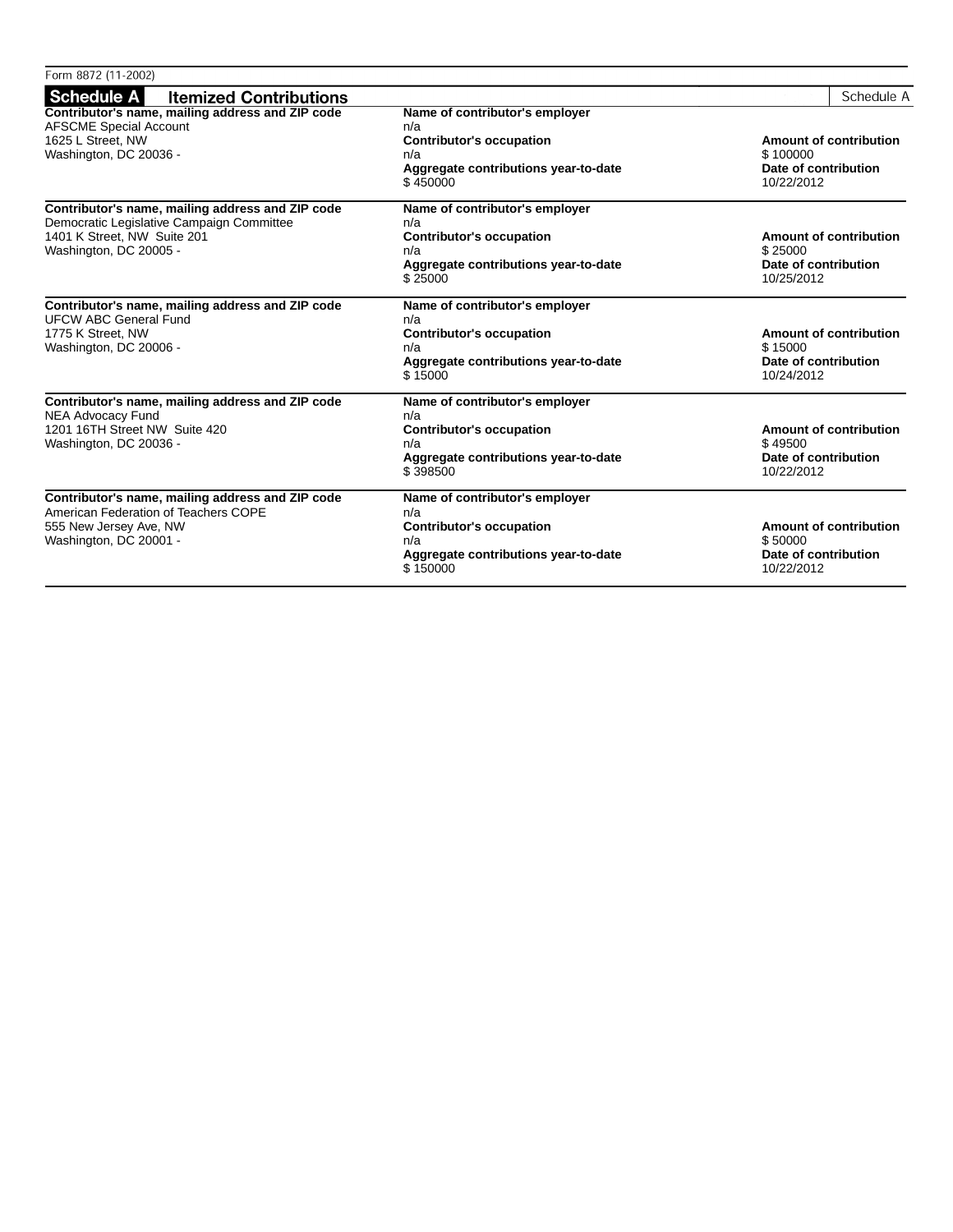| Form 8872 (11-2002)                                                      |                                       |                                   |
|--------------------------------------------------------------------------|---------------------------------------|-----------------------------------|
| <b>Schedule B</b><br><b>Itemized Expenditures</b>                        |                                       | Schedule B                        |
| Recipient's name, mailing address and ZIP code                           | Name of recipient's employer          | <b>Amount of Expenditure</b>      |
| <b>Bank of America</b><br>6605 Uptown Boulevard NE                       | n/a<br><b>Recipients's occupation</b> | \$70<br>Date of expenditure       |
| Albuquerque, NM 87110 -                                                  | n/a                                   | 11/05/2012                        |
|                                                                          |                                       |                                   |
| <b>Purpose of expenditure</b><br><b>Bank Fee</b>                         |                                       |                                   |
|                                                                          | Name of recipient's employer          | <b>Amount of Expenditure</b>      |
| Recipient's name, mailing address and ZIP code<br>The Campaign Group Inc | n/a                                   | \$115450                          |
| 1600 Locust Street                                                       | <b>Recipients's occupation</b>        | Date of expenditure               |
| Philadelphia, PA 19103 -                                                 | n/a                                   | 10/18/2012                        |
| <b>Purpose of expenditure</b><br>Media Buy                               |                                       |                                   |
| Recipient's name, mailing address and ZIP code                           | Name of recipient's employer          | <b>Amount of Expenditure</b>      |
| Mountain Road Recording                                                  | n/a                                   | \$242                             |
| 1209 Mountain Road PI NE<br>Albuquerque, NM 87110 -                      | <b>Recipients's occupation</b><br>n/a | Date of expenditure<br>10/30/2012 |
|                                                                          |                                       |                                   |
| <b>Purpose of expenditure</b><br>Radio Production                        |                                       |                                   |
| Recipient's name, mailing address and ZIP code                           | Name of recipient's employer          | <b>Amount of Expenditure</b>      |
| <b>Bank of America</b>                                                   | n/a                                   | \$25                              |
| 6605 Uptown Boulevard NE<br>Albuquerque, NM 87110 -                      | <b>Recipients's occupation</b><br>n/a | Date of expenditure<br>10/18/2012 |
| <b>Purpose of expenditure</b>                                            |                                       |                                   |
| <b>Bank Fee</b>                                                          |                                       |                                   |
| Recipient's name, mailing address and ZIP code                           | Name of recipient's employer          | <b>Amount of Expenditure</b>      |
| Media Strategies & Research                                              | n/a                                   | \$20000                           |
| 11350 Random Hills Rd Ste 670<br>Fairfax, VA 22030 -                     | <b>Recipients's occupation</b><br>n/a | Date of expenditure<br>10/19/2012 |
|                                                                          |                                       |                                   |
| <b>Purpose of expenditure</b><br>Media Buy                               |                                       |                                   |
| Recipient's name, mailing address and ZIP code                           | Name of recipient's employer          | <b>Amount of Expenditure</b>      |
| The Strategy Group                                                       | n/a<br><b>Recipients's occupation</b> | \$40289                           |
| 1380 Rio Rancho Boulevard Box 158<br>Rio Rancho, NM 87124 -              | n/a                                   | Date of expenditure<br>11/05/2012 |
|                                                                          |                                       |                                   |
| <b>Purpose of expenditure</b><br><b>Consulting Services</b>              |                                       |                                   |
| Recipient's name, mailing address and ZIP code                           | Name of recipient's employer          | <b>Amount of Expenditure</b>      |
| The Campaign Group Inc                                                   | n/a                                   | \$105950                          |
| 1600 Locust Street<br>Philadelphia, PA 19103 -                           | <b>Recipients's occupation</b><br>n/a | Date of expenditure<br>10/24/2012 |
| <b>Purpose of expenditure</b>                                            |                                       |                                   |
| Media Buy                                                                |                                       |                                   |
| Recipient's name, mailing address and ZIP code                           | Name of recipient's employer          | <b>Amount of Expenditure</b>      |
| <b>Bank of America</b>                                                   | n/a                                   | \$ 51                             |
| 6605 Uptown Boulevard NE<br>Albuquerque, NM 87110 -                      | <b>Recipients's occupation</b><br>n/a | Date of expenditure<br>10/22/2012 |
|                                                                          |                                       |                                   |
| <b>Purpose of expenditure</b><br><b>Bank Fee</b>                         |                                       |                                   |
| Recipient's name, mailing address and ZIP code                           | Name of recipient's employer          | <b>Amount of Expenditure</b>      |
| <b>Bank of America</b>                                                   | n/a                                   | \$25                              |
| 6605 Uptown Boulevard NE<br>Albuquerque, NM 87110 -                      | <b>Recipients's occupation</b><br>n/a | Date of expenditure<br>11/08/2012 |
|                                                                          |                                       |                                   |
| <b>Purpose of expenditure</b><br>Bank Fee                                |                                       |                                   |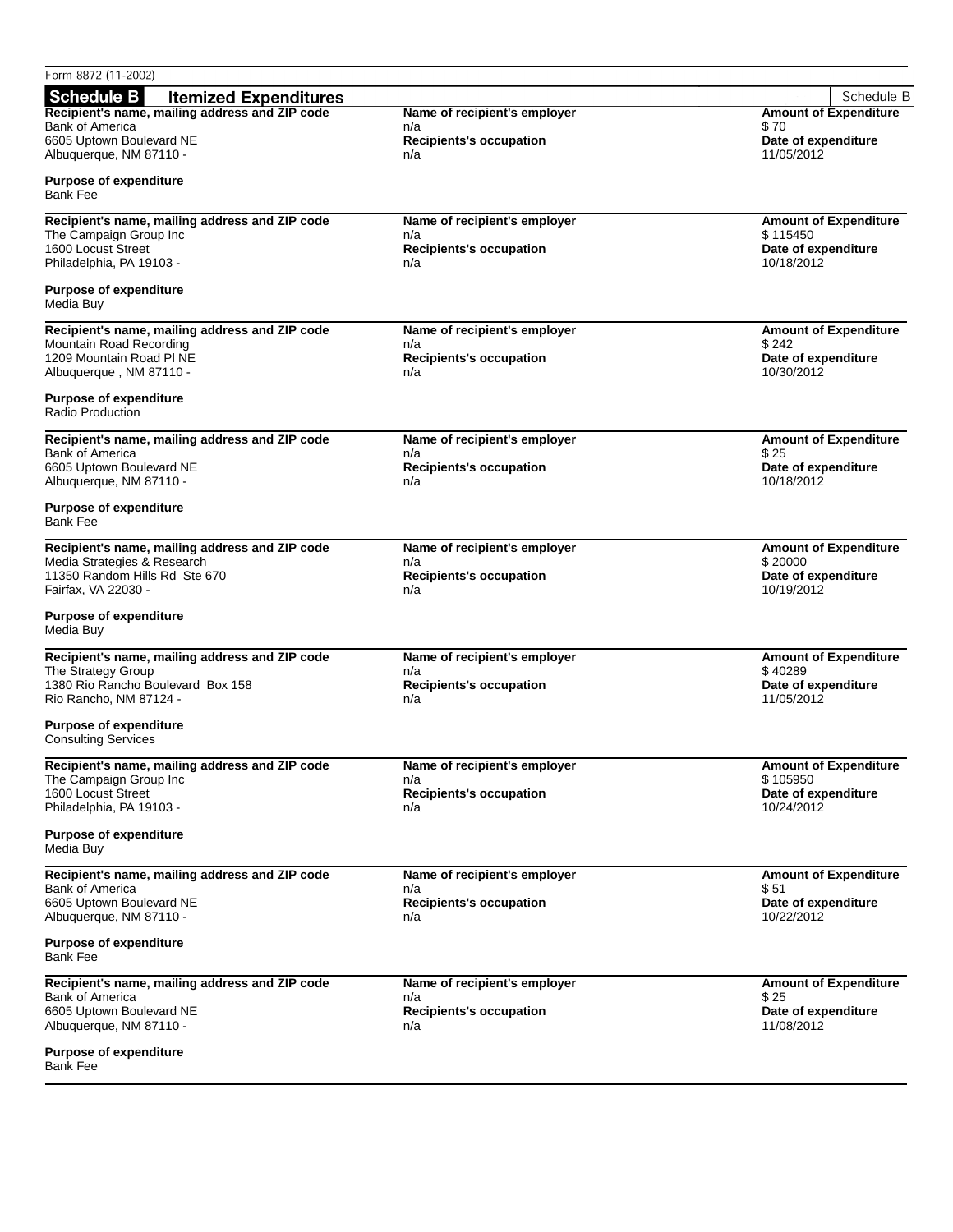| Recipient's name, mailing address and ZIP code                                    | Name of recipient's employer          | <b>Amount of Expenditure</b>            |  |
|-----------------------------------------------------------------------------------|---------------------------------------|-----------------------------------------|--|
| <b>Bank of America</b><br>6605 Uptown Boulevard NE                                | n/a<br><b>Recipients's occupation</b> | \$75                                    |  |
| Albuquerque, NM 87110 -                                                           | n/a                                   | Date of expenditure<br>10/19/2012       |  |
| <b>Purpose of expenditure</b><br><b>Bank Fee</b>                                  |                                       |                                         |  |
| Recipient's name, mailing address and ZIP code                                    | Name of recipient's employer          | <b>Amount of Expenditure</b>            |  |
| Project New America LLC<br>191 University Boulevard #831                          | n/a<br><b>Recipients's occupation</b> | \$43473<br>Date of expenditure          |  |
| Denver, CO 80206 -                                                                | n/a                                   | 10/25/2012                              |  |
| <b>Purpose of expenditure</b><br><b>Research Services</b>                         |                                       |                                         |  |
| Recipient's name, mailing address and ZIP code<br>Bank of America                 | Name of recipient's employer<br>n/a   | <b>Amount of Expenditure</b><br>\$67    |  |
| 6605 Uptown Boulevard NE                                                          | <b>Recipients's occupation</b>        | Date of expenditure                     |  |
| Albuquerque, NM 87110 -                                                           | n/a                                   | 10/25/2012                              |  |
| <b>Purpose of expenditure</b><br><b>Bank Fee</b>                                  |                                       |                                         |  |
| Recipient's name, mailing address and ZIP code<br>The Strategy Group              | Name of recipient's employer<br>n/a   | <b>Amount of Expenditure</b><br>\$5791  |  |
| 1380 Rio Rancho Boulevard Box 158                                                 | <b>Recipients's occupation</b>        | Date of expenditure                     |  |
| Rio Rancho, NM 87124 -                                                            | n/a                                   | 11/08/2012                              |  |
| <b>Purpose of expenditure</b><br><b>Travel Expense Reimbursement</b>              |                                       |                                         |  |
| Recipient's name, mailing address and ZIP code<br>America Votes Action Fund       | Name of recipient's employer<br>n/a   | <b>Amount of Expenditure</b><br>\$15000 |  |
| 1155 Connecticut Avenue, NW Suite 600                                             | <b>Recipients's occupation</b>        | Date of expenditure                     |  |
| Washington, DC 20036 -                                                            | n/a                                   | 10/30/2012                              |  |
| <b>Purpose of expenditure</b><br>Contribution                                     |                                       |                                         |  |
| Recipient's name, mailing address and ZIP code<br>Native American Voters Alliance | Name of recipient's employer<br>n/a   | <b>Amount of Expenditure</b><br>\$4000  |  |
| PO Box 35698                                                                      | <b>Recipients's occupation</b>        | Date of expenditure                     |  |
| Albuquerque, NM 87176 -                                                           | n/a                                   | 11/05/2012                              |  |
| <b>Purpose of expenditure</b><br>Contribution                                     |                                       |                                         |  |
| Recipient's name, mailing address and ZIP code                                    | Name of recipient's employer          | <b>Amount of Expenditure</b>            |  |
| The Strategy Group<br>1380 Rio Rancho Boulevard Box 158                           | n/a<br><b>Recipients's occupation</b> | \$32155<br>Date of expenditure          |  |
| Rio Rancho, NM 87124 -                                                            | n/a                                   | 10/25/2012                              |  |
| <b>Purpose of expenditure</b><br><b>Management Services</b>                       |                                       |                                         |  |
| Recipient's name, mailing address and ZIP code<br>Bank of America                 | Name of recipient's employer<br>n/a   | <b>Amount of Expenditure</b><br>\$50    |  |
| 6605 Uptown Boulevard NE                                                          | <b>Recipients's occupation</b>        | Date of expenditure                     |  |
| Albuquerque, NM 87110 -                                                           | n/a                                   | 10/24/2012                              |  |
| <b>Purpose of expenditure</b><br>Bank Fee                                         |                                       |                                         |  |
| Recipient's name, mailing address and ZIP code<br><b>Bank of America</b>          | Name of recipient's employer          | <b>Amount of Expenditure</b><br>\$25    |  |
| 6605 Uptown Boulevard NE                                                          | n/a<br><b>Recipients's occupation</b> | Date of expenditure                     |  |
| Albuquerque, NM 87110 -                                                           | n/a                                   | 10/26/2012                              |  |
| <b>Purpose of expenditure</b><br><b>Bank Fee</b>                                  |                                       |                                         |  |
| Recipient's name, mailing address and ZIP code<br>Third Branch, LLC               | Name of recipient's employer<br>n/a   | <b>Amount of Expenditure</b><br>\$12500 |  |
| PO Box 621                                                                        | <b>Recipients's occupation</b>        | Date of expenditure                     |  |
| Centre Hall, PA 16828 -                                                           | n/a                                   | 11/05/2012                              |  |
| <b>Purpose of expenditure</b><br>Compliance & Bookeeping Services                 |                                       |                                         |  |